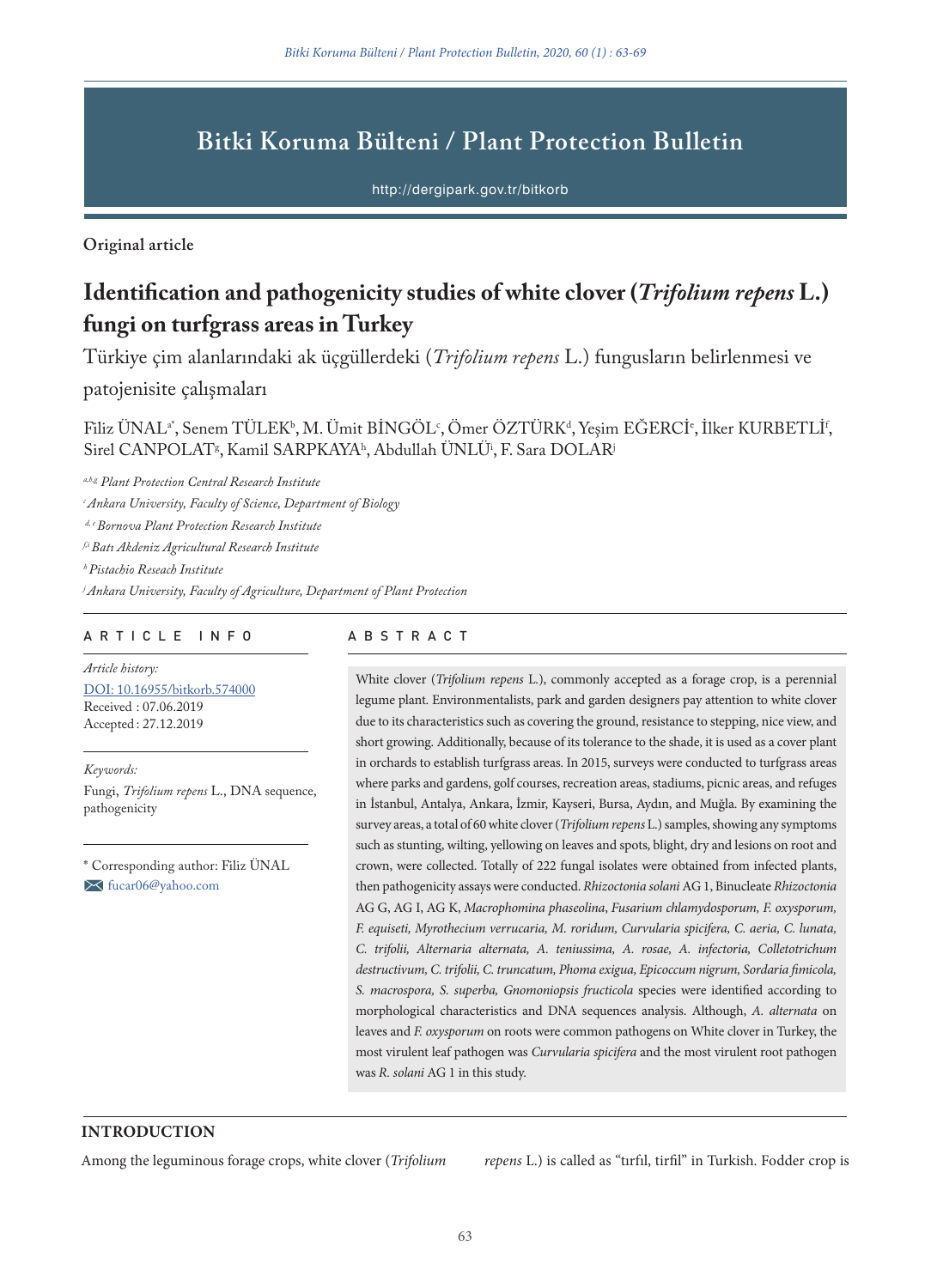valuable due to its usage in the production of both grasses and cattle, for grazing grass, for making dry grass and for spreading animals. In addition, the usage of it in parks and gardens for greening is increasing day by day. Due to less water consumption and drought resistance, it can survive longer than other grass plants. When it is used for landscaping purposes, it can easily survive on the condition that irrigation with longer intervals comparing by the other grass plants. It is a perennial and evergreen plant. Although many grass plants in Gramineae turn into yellow by the effect of winter cold, white clover protects its greenery in all seasons. Moreover, it can survive up to -15 °C and preserves its health and greenness. As it is a leguminous plant, like other plants in this group, it binds the free nitrogen in the air by nodules in its roots and enriches the soil in nitrogen (Şener 2018).

*Peronosproa trifoliorum, Pseudopeziza trifolii, Ascochyta trifolii, Kabatiella caulivora, Botrytis cinerea* (Nadolnik 1981), *Uromyces trifolii, Mycosphaerella killianii, Leptosphaerulina trifolii, Cercospora zebrina, Stagonospora meliloti, Sclerotinia trifoliorum, Phoma* spp., (Skipp and Lambert 1984, Nelson and Campbell 1993), *Fusarium* spp. (Leath et al. 1971), *Fusarium chlamydosporum, F. equiseti, F. oxysporum* (Zahid et al. 2001), *Codinaea fertilis* (Menzies 1973; Campbell 1980; Zahid et al. 2001), *Rhizoctonia solani, Curvularia trifolii, Colletorichum trifolii, Politrincium trifolces* (Nelson and Campbell 1993) and *Macrophomina phaseoli (*Pratt et al. 1998; Zahid et al. 2001) were reported to cause disease in white clover. *Myrothecium roridum* and *M. verrucaria* cause root rot in red clover and alfalfa (Leath 1983).

This study was performed in 2015 to determine fungi and their virulences in white clovers which in turfgrass areas in İstanbul, Antalya, Ankara, İzmir, Kayseri, Bursa, Aydın, Muğla provinces. This study is important in terms of the first detection of the diseases that damage white clover plants used in turfgrass areas in Turkey.

#### **MATERIAL AND METHOD**

#### *Survey and isolation*

Symptomatic white clover samples were collected from parks, golf courses, stadiums, and recreation areas in turfgrass areas from İstanbul, Antalya, Ankara, İzmir, Kayseri, Bursa, Aydın, and Muğla provinces in May 2015. Fungi were isolated from leaves showing necrotic spots, blight and chlorotic lesions (Figure 1) and roots showing discoloration and necrosis. Infected plant explants were sterilized by 1% Sodium hypochlorite (NaClO) for the 30 s, then placed on filter paper for drying. Later on, they were cultured on Potato Dextrose Agar (PDA) (Difco, USA) amended with 100 μg-1 Streptomycin

sulfate. Incubation was done in growth chamber under 25ºC 16 h light and 8 h dark photoperiod, for 7 days long.

#### *Molecular identification of fungal isolates*

Isolations of fungal DNAs were carried out using Blood and Tissue Kit (QIAGEN Inc. Valencia, CA), as described by the manufacturer. The polymerase chain reactions (PCR) were performed using the ITS primers ITS-1 (5 'TCC GTA GGT GAA CCT GCGG 3') and ITS-4 (5 'TCC TCC GCT TAT TGA TATGC 3' (White et al. 1990). The PCR master mix prepared in a 50 µl reaction mixture containing 25 µl GoTaq® Hot Start Green Master mix (2×) (Promega, USA), 2 µl forward primer (10 mM), 2 µl reverse primer (10 mM), 13 µl sterile double-distilled water, 4 µl BSA, 4 µl template DNA. For the PCR reaction, initial denaturation at 94ºC for 4 min, followed by 30 cycles of 94ºC for 45 s, 55ºC for 45 s, and 72ºC for 2 min, and a final elongation step of 72ºC for 10 min. Sterile double-distilled water was used as a negative control.

PCR products were sequenced by GENOKS (Gene Research and Biotechnology Company, Ankara, Turkey). The nucleotide sequences were subjected to Basic Alignment Search Tool (BLAST) analysis (http://www.ncbi.nlm.nih.gov) and compared to other sequences in the GenBank database.

#### *Pathogenicity assay*

All pathogenicity assays were conducted under greenhouse conditions. Root isolates were grown in sterile wheat brans and 4 g per kg of soil, composing fine sand, and cow manure mixture (2:1:1), from this inoculum were taken and were applied. There were three replicate pots (10 cm in diameter) for each treatment. Control pots did not contain any inoculum. All pots were covered by a sanitized polyethylene nylon and incubated for three days. At the end of the duration, thirty white clover seeds of turfgrass (cv. (*Trifolium repens* L.) were placed on the soil surface, coated with 1 cm of sterile natural soil, and watered with 9-10 ml of water (Zhang et al. 2014). The infected plants were examined after 3 weeks. Results were evaluated according to the scale of 0 to 5: 0= no disease,  $1 = 1-10\%$  hypocotyl infected and / or shortening,  $2=$ 11-30% hypocotyl infected and / or shortening, 3= 31-50% hypocotyl infected and / or shortening, 4= 51-80% hypocotyl infected and / or shortening and 5= the entire hypocotyl infected and / or shortening (Ichielevich Auster et al. 1985). Disease severity values were calculated by the Townsend– Heuberger Formula (Townsend and Heuberger 1943) using the disease scale that was given above.

*Townsend–Heuberger formula* = [∑ (*no. of plant in category* × *category value*)] × 100 / *Total no. of plants* x *max. category value*).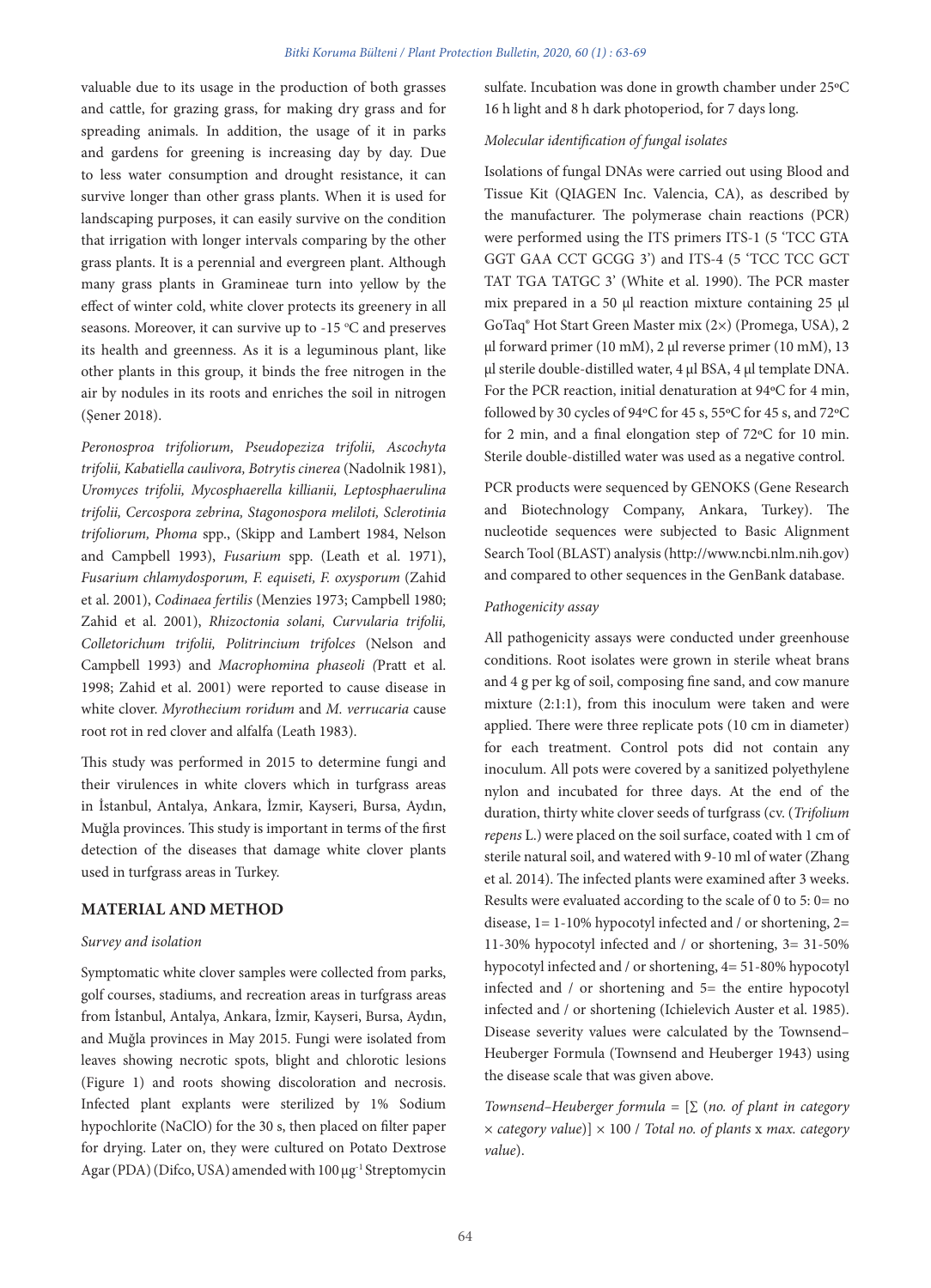

**Figure 1.** Simptoms on white clover leaves: *Colletotrichum trifolii* (a), *Alternaria alternata* (b).

Pathogenicity assays of leaf isolates were also performed under greenhouse conditions. Isolated fungi were activated on potato dextrose agar (PDA). After incubation for 7-10 days, spore suspensions (10<sup>6</sup> conidia/ml) were prepared for all fungi. The surfactant Tween-80 was added in the amount of 250 μl per liter of conidial suspension to aid in the dispersion of inoculum on the leaf surfaces. The conidial suspension was sprayed on the foliar surface of 8 wk post-emergent *Trifolium repens* plants using a hand atomizer. Control plants were sprayed with only 20 ml of sterile distilled water. After the inoculation, a polyethylene bag was placed over each inoculated pot to maintain high relative humidity. Pots remained inside the bags for the duration of the experiment of three days. Plants were placed into the greenhouse and temperature was adjusted to 25±3°C. After the incubation period, plants were removed from the moisture chamber and remained under the conditions of 12 h daylight 80% RH, 25±3°C until symptom development (∼7 to 10 days). All plants were watered every other day during the experiment. The experiment was performed three replicates (Beirn et al. 2015).

For foliar inoculations, disease severity was rated 15 days after inoculations. On a 1 to 6 scale (Brecht et al. 2007), where  $1 = no$  symptoms,  $2 = 0$  to 2 mm leaf tip die-back, 3  $= 2$  to 4 mm leaf tip die-back and/or less <1% chlorotic leaf lesions, 4 = leaf tip die-back plus < 5% chlorotic leaf lesions,  $5 =$  leaf tip die-back plus 5 to 50% leaf lesions, and  $6 =$  > 50% leaf necrosis and blighting of leaves. Disease severity values were calculated by Townsend–Heuberger formula. Data were analyzed by the analysis of variance method for the completely randomized experimental design using the JMP 7.0 Statistical Package Program. Means of disease severity for isolates were compared by Tukey multiple comparison test. Tests were conducted at a p< 0,05 significance level.

### **RESULTS AND DISCUSSION**

White clover (*Trifolium repens* L.) is a plant found naturally in the meadows and pastures of Turkey. In addition to its importance in animal feed, apiculture, and soil protection, it is used for visuals especially in lawn mixtures in parks and gardens. Although it is affected by many pests and diseases, there are very few studies on these subjects of *Trifolium repens* in turfgrass areas around the world. In this study, white clover, present in the turfgrass areas, was examined for the first time in terms of the disease in Turkey. In 2015, surveys were carried out in 8 provinces. A total of 60 diseased white clover samples were collected from Istanbul (9), İzmir (7), Bursa (9), Ankara (10), Kayseri (6), Antalya (8), Aydın (4), and Muğla (7). As a result of DNA sequence analysis, a total of 51 isolates from roots and 171 isolates from leaves were determined to belong to 11 different genera and 27 different species (Table 1).

Fungi sequences obtained from amplification of conserved ribosomal ITS region were compared with sequences from National Center for Biotechnology Information (NCBI) database using BLAST 2.0. Identified species showed 98- 100% similarity with the isolates belong to similar species in NCBI.

In this study, the most commonly isolated leaf pathogen was *Alternaria alternata* with 19 isolates. The most commonly isolated root pathogen was *Fusarium oxysporum* with 15 isolates. While *A. alternata* isolates were isolated from all surveyed provinces (Table 1), *F. oxysporum* isolates were isolated from Ankara, Antalya, Muğla, Bursa provinces (Table 2). In consequence of the pathogenicity tests, the most virulent root pathogen group in white clover was *Rhizoctonia solani* AG 1 with 90.06% followed by *Fusarium* spp. (Table 2). Disease severity values of *F. oxysporum* and *F. chlamydosporum* were determined as 89.76% and 89.48%, respectively (Table 2). *Curvularia spicifera* from leaf fungi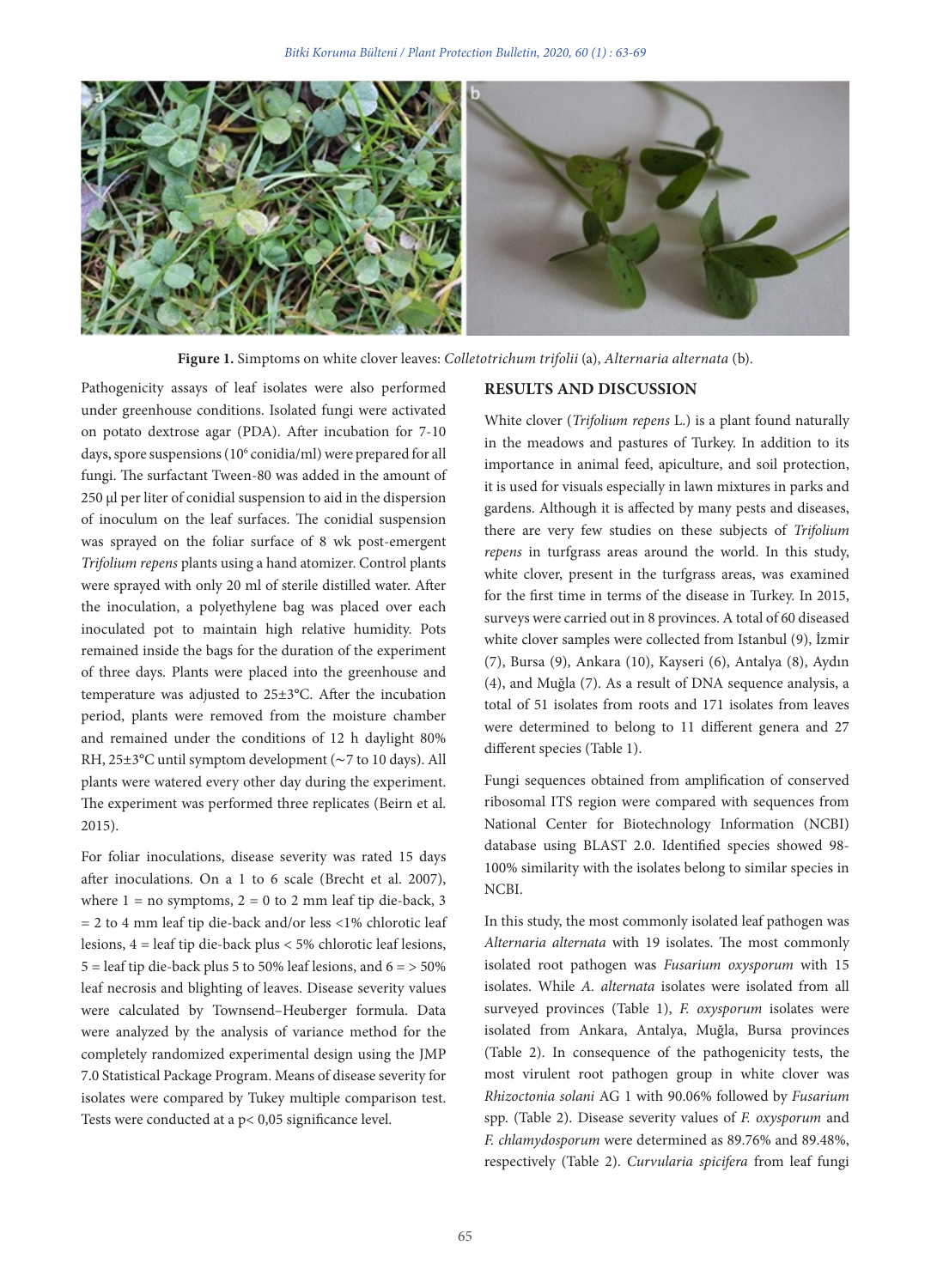|  |  |  |  |  |  | <b>Table 1.</b> Fungi, plant origin, location, number of isolates and disease severity values isolated from white clover leaves |  |  |  |  |  |
|--|--|--|--|--|--|---------------------------------------------------------------------------------------------------------------------------------|--|--|--|--|--|
|--|--|--|--|--|--|---------------------------------------------------------------------------------------------------------------------------------|--|--|--|--|--|

| Fungi                       | Plant<br>origin | Location                                                          | <b>Number</b><br>of<br><b>Isolates</b> | *Disease Severity (%) and<br><b>Standart Deviation (The lowest</b><br>disease rate (%)- The highest<br>disease rate (%) |  |  |
|-----------------------------|-----------------|-------------------------------------------------------------------|----------------------------------------|-------------------------------------------------------------------------------------------------------------------------|--|--|
| Curvularia spicifera        | Leaf            | Bursa, İstanbul, İzmir, Aydın,<br>Muğla, Antalya, Kayseri, Ankara | 13                                     | $87.32$ a $\pm 0.51$ (77.47-95.01)                                                                                      |  |  |
| Curvularia aeria            | Leaf            | İstanbul, Ankara, Bursa                                           | 7                                      | 86.76 a ±0.39 (82.40-90.01)                                                                                             |  |  |
| Curvularia lunata           | Leaf            | Ankara, Antalya, Muğla,<br>İstanbul                               | 8                                      | 83.18 abc ±1.65 (74.22- 90.00)                                                                                          |  |  |
| Curvularia trifolii         | Leaf            | İstanbul, Bursa, Muğla, Ankara                                    | 14                                     | 85.45 ab ±0,63 (77.12-92.75)                                                                                            |  |  |
| Alternaria alternata        | Leaf            | Bursa, İstanbul, İzmir, Aydın,<br>Muğla, Antalya, Kayseri, Ankara | 19                                     | 57.57 e ±1.15 (42.80-70.00)                                                                                             |  |  |
| Alternaria teniussima       | Leaf            | Bursa, İstanbul, İzmir, Antalya,<br>Kayseri, Ankara               | 9                                      | 44.33 f ±0.43 (37.50-53.75)                                                                                             |  |  |
| Alternaria rosae            | Leaf            | Kayseri, İstanbul                                                 | 5                                      | 27.88 g ±1.22 (20.45-32.60)                                                                                             |  |  |
| Alternaria infectoria       | Leaf            | İzmir, Aydın, Antalya, Ankara                                     | 7                                      | 20.57 g ±1.41 (14.90-25.25)                                                                                             |  |  |
| Colletotrichum destructivum | Leaf            | Ankara, Muğla, Bursa, Kayseri                                     | 11                                     | 83.68 abc ±0.85 (75.00-90.62)                                                                                           |  |  |
| Colletotrichum trifolii     | Leaf            | İstanbul, Ankara, Bursa, İzmir                                    | 12                                     | 79.02 c ±0.63 (70.50-86.87)                                                                                             |  |  |
| Colletotrichum truncatum    | Leaf            | Ankara, Bursa                                                     | $\overline{4}$                         | 76.68 c $\pm 0.96$ (70.25-80.06)                                                                                        |  |  |
| Phoma exigua                | Leaf            | İstanbul, Ankara, Antalya,<br>Muğla, İstanbul                     | 12                                     | 49.01 f ±1.28 (42.80-58.80)                                                                                             |  |  |
| Myrothecium verrucaria      | Leaf            | Bursa, İstanbul, İzmir, Aydın,<br>Muğla, Antalya, Kayseri, Ankara | 12                                     | 67.58 d $\pm 3.05$ (58.64-80.00)                                                                                        |  |  |
| Myrothecium roridum         | Leaf            | İstanbul, Bursa, İzmir, Antalya                                   | 6                                      | 76.97 c ±1.33 (72.35-80.75)                                                                                             |  |  |
| Epicoccum nigrum            | Leaf            | Bursa, İstanbul, İzmir, Aydın,<br>Muğla, Antalya, Kayseri, Ankara | 16                                     | Non-Pathogenic                                                                                                          |  |  |
| Sordaria fimicola           | Leaf            | Bursa, İstanbul, İzmir, Muğla,<br>Antalya, Ankara                 | 8                                      | Non-Pathogenic                                                                                                          |  |  |
| S. macrospora               | Leaf            | Bursa, Antalya, Kayseri                                           | 3                                      | Non-Pathogenic                                                                                                          |  |  |
| S. superba                  | Leaf            | Ankara                                                            | 2                                      | Non-Pathogenic                                                                                                          |  |  |
| Gnomoniopsis fructicola     | Leaf            | Kayseri, İzmir                                                    | 3                                      | Non-Pathogenic                                                                                                          |  |  |

 $^\ast$  Levels not connected by same letter are significantly different. (TUKEY HSD: 7,08) (P <0.05).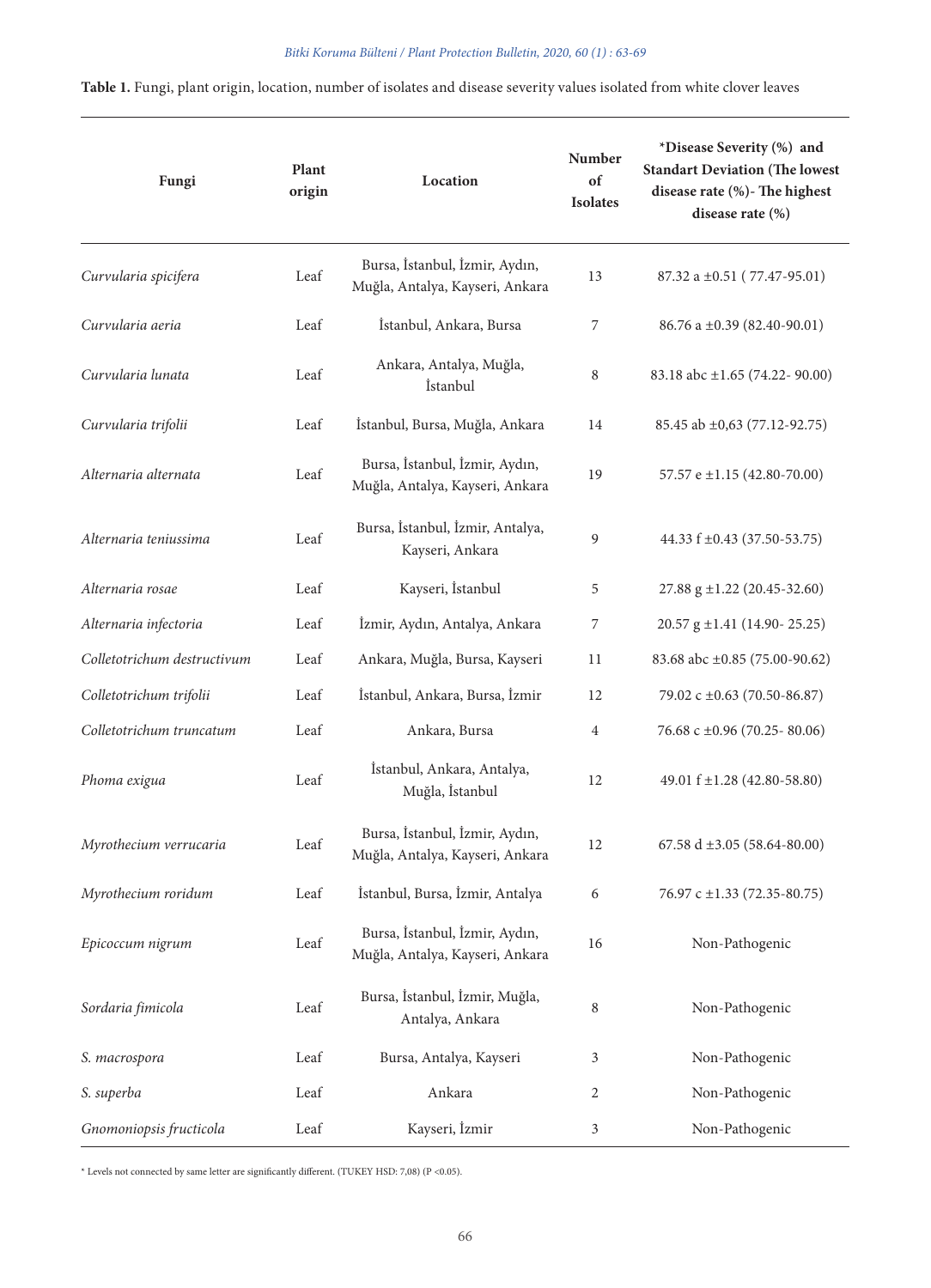was found to be the most virulent species in white clover plants with 87.32% disease severity (Table 1). In this study, binucleate *Rhizoctonia* AG G, AG I, AG K, *Epicoccum nigrum, Sordaria fimicola, S. macrospora, S. superba, Gnomoniopsis fructicola* were founded as non-pathogen species (Table 1 and 2).

The studies conducted around the world indicated that several *Fusarium* spp. including *F. oxysporum*, *F. avenaceum*, *F. culmorum, F. chlamydosporum, F. equiseti*, *Codinaea fertilis Rhizoctonia* spp. cause root rots in white clover (Leath et al. 1971; Menzies 1973; Campbell 1980; Zahid et al. 2001). Similarly, *F. oxysporum, F. chlamydosporum, F. equiseti, R. solani* AG 1, and *M. phaseolina,* isolated from roots, were found high virulent in this study. *Bimuria novae-zelandiae, Ceratobasidium cornigerum* spp. as well as many *Phoma, Penicillium, Chrysosporium, Cylindrocarpon, Colletotrichum, Acremonium, Trichoderma, Periconia, Gliocladium, Phomopsis*  spp., oomycetes and basidiomycetes fungi have been also isolated in white clover (Skipp and Christensen,1983). In a survey of naturally infected field of white clover grown for seed in Poland. In that report, the most prevalent leaf pathogens were *Peronosproa trifoliorum, Pseudopeziza trifolii,* and *Ascochyta trifolii*. It was detected that the most

prevalent stem, peduncle and occasionally leaf pathogens were *Kabatiella caulivora* and *Botrytis cinerea* (Nadolnik 1981). In a study conducted in the turfgrass areas in North Carolina, *Rhizoctonia solani, Pseudomonas andropogonis, Staganospora meliloti, Cercospora zebrina, Curvularia trifolii, Colletorichum trifolii, Politrincium trifolces, Uromyces* sp*.,*  and *Politrincium trifolces* were reported as pathogen in white clover (Nelson and Cample 1993). To support these reports, in our study, *Curvularia trifolii, Colletotrichum trifolii* were found as pathogen in white clover*.* In addition to these fungi, *Alternaria alternata, A. teniussima, Colletotrichum destructivum, Colletotrichum truncatum, Curvularia spicifera, C. aeria, C. lunata* were determined as pathogenic in white clover in the present study*.* On the other hand, *Rhizoctonia*  AG G, AG I, AG K, *Phoma exigua, A. rosae, A. infectoria, Epicoccum nigrum, Sordaria fimicola, S. macrospora, S. superba,* and *Gnomoniopsis fructicola* species were founded as non pathogenic in white clover in turfgrass araes. Leath (1983) reported that *Myrothecium roridum* and *M. verrucaria* caused root rot and leaf blight in red clover and alfalfa. In our study, *M. roridum* and *M. verrucaria* were also found to cause leaf blight on white clovers.

Further study is needed on how environmental factors such

**Table 2.** Fungi, plant origin, location, number of isolates and disease severity values isolated from white clover roots.

| Fungi                      | Plant<br>origin | Location                         | Number of<br><b>Isolates</b> | *Disease Severity (%) and<br><b>Standart Deviation (The lowest</b><br>disease rate (%) - The highest<br>disease rate $(\%)$ |
|----------------------------|-----------------|----------------------------------|------------------------------|-----------------------------------------------------------------------------------------------------------------------------|
| Rhizoctonia solani AG 1    | Root            | İzmir, Ankara, Antalya           | 5                            | $90.06 \pm 1.30 (82.62 - 93.00)$                                                                                            |
| Binükleat Rhizoctonia AG G | Root            | Antalya, Ankara                  | 3                            | Non-Pathogenic                                                                                                              |
| Binükleat Rhizoctonia AG I | Root            | Muğla, İstanbul                  | 2                            | Non-Pathogenic                                                                                                              |
| Binükleat Rhizoctonia AG K | Root            | Ankara, Bursa                    | 3                            | Non-Pathogenic                                                                                                              |
| Macrophomina phaseolina    | Root            | İzmir, Antalya                   | 2                            | $87.01 \pm 0.96 (82.75 - 89.00)$                                                                                            |
| Fusarium chlamydosporum    | Root            | Ankara, Bursa, Antalya, Ankara   | 13                           | $89.48 \pm 1.29$ (77.12- 98.75)                                                                                             |
| Fusarium oxysporum         | Root            | Ankara, Antalya, Muğla, Bursa    | 15                           | $89.76 \pm 0.35$ (78.90-98.00)                                                                                              |
| Fusarium equiseti          | Root            | Ankara, Antalya, Muğla, İstanbul | 8                            | $89.38 \pm 1.25 (85.90 - 93.75)$                                                                                            |

\* Comparison of means of disease severity was statistically not significant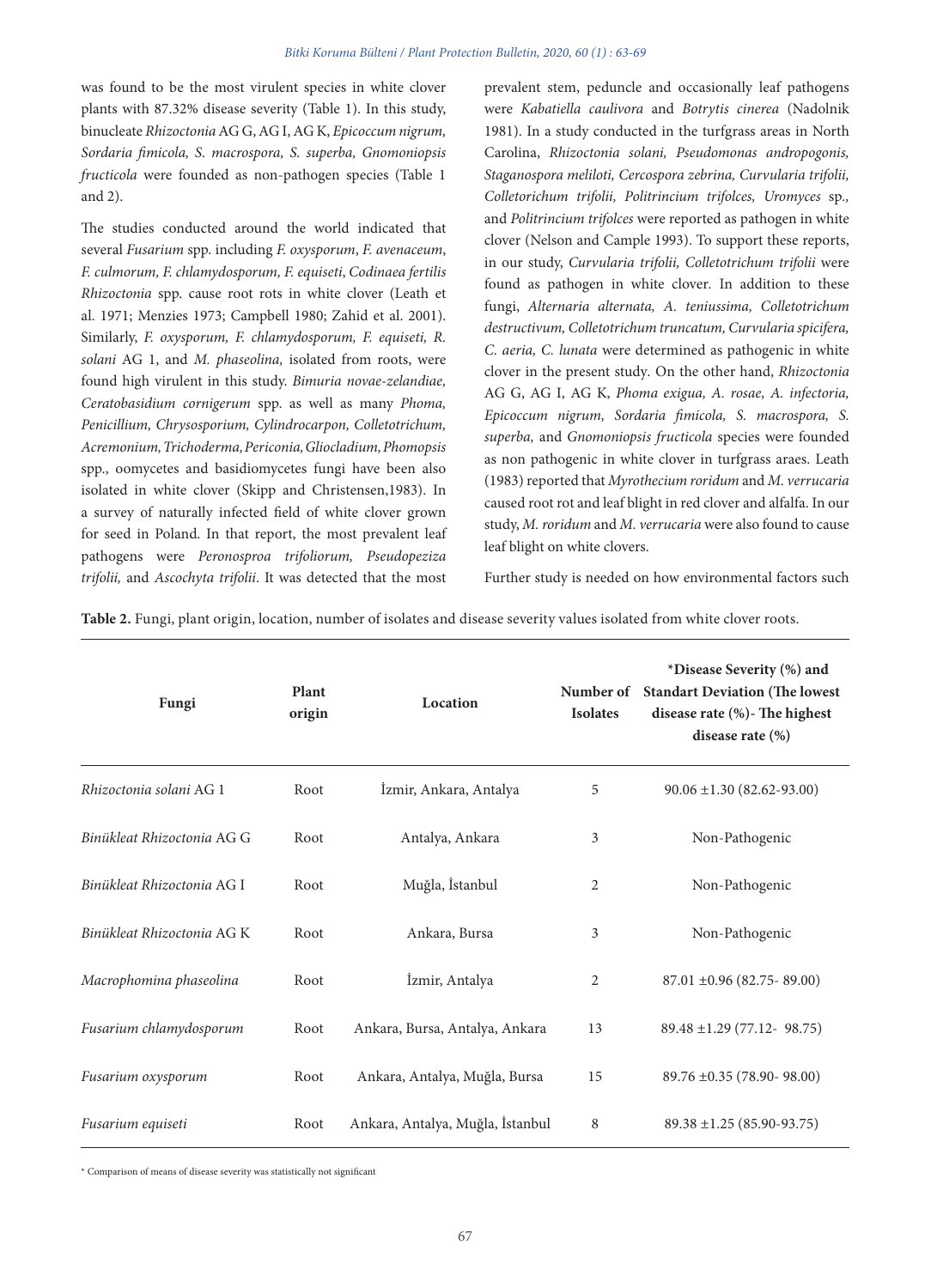as temperature, relative humidity, soil moisture, and watering as cultural practices affecting infection of fungi to manage diseases in turfgrass areas.

# **ACKNOWLEDGEMENTS**

This study was supported by The Scientific and Technological Research Council of Turkey (TUBITAK - Project No: TOVAG-114O400). This study was presented as a poster with a published abstract in Proceeding Book of the second International Balkan Agriculture Congress on May 16-18, 2017 in Tekirdağ.

# **ÖZET**

Ak üçgül (*Trifolium repens*) çok yıllık bir baklagil bitkisidir ve esas olarak bir yem bitkisidir. Aynı zamanda toprak yüzeyini çok iyi kaplayan, basmalara dayanıklı, kısa ve güzel görünümlü bir bitki olduğundan, çevrecilerin, park bahçe ve oyun alanları tasarımcılarının da en çok aradığı ve kullandığı bitkilerden biridir. Gölgeye toleransı nedeniyle, ağaçlarda ve meyve bahçelerinde veya çim alanlarının oluşturulmasında örtü bitkisi olarak kullanılmaktadır. 2015 yılında İstanbul, Antalya, Ankara, İzmir, Kayseri, Bursa, Aydın, Muğla illerinde bulunan parklar, bahçeler, golf sahaları, rekreasyon alanları, stadyumlar, piknik alanları ve refüjlerden oluşan çim alanlarına surveyler düzenlenmiştir. Survey alanları incelenerek, bodurlaşma, solgunluk, yaprak sararması, lekelenme, yanıklık, kök ve kökboğazı lezyonları gibi belirti gösteren toplam 60 adet ak üçgül (*Trifolium repens* L.) örneği toplanmıştır. Bu bitkilerden yapılan izolasyonlar ve DNA sekans analizleri sonucunda *Rhizoctonia solani* AG 1, Binükleat *Rhizoctonia* AG G, AG I, AG K, *Macrophomina phaseolina, Fusarium chlamydosporum, F. oxysporum, F. equiseti, Myrothecium verrucaria, M. roridum, Curvularia spicifera, C. aeria, C. lunata, C. trifolii, Alternaria alternata, A. teniussima, A. rosae, A. infectoria, Colletotrichum destructivum, C. trifolii, C. truncatum, Phoma exigua, Epicoccum nigrum, Sordaria fimicola, S. macrospora, S. superba, Gnomoniopsis fructicola* türlerine ait 222 adet fungus izolatı elde edilmiştir. İzole edilen tüm izolatların hastalık şiddeti değerleri sera koşullarında tespit edilmiştir. Çalışmada en çok izole edilen yaprak patojeni *A. alternata* iken en çok izole edilen kök patojeni *F. oxysporum* olmuştur. En virülent yaprak patojeninin *Curvularia spicifera* ve en virülent kök patojeninin ise *R. solani* AG 1 olduğu tespit edilmiştir.

Anahtar kelimeler: Fungus, *Trifolium repens* L., DNA sekans, patojenisite

## **REFERENCE**

Beirn L. A., Wang R., Clarke B. B., Crouch J. A., 2015. Development of a greenhouse-based inoculation protocol for the fungus *Colletotrichum cereale* pathogenic to annual bluegrass (*Poa annua*). Peer J, DOI: 10.7717/peerj.1153 10.

Brecht M. O., Stiles C. M., Datnoff L. E., 2007. Evaluation of pathogenicity of *Bipolaris* and *Curvularia* spp. on dwarf and ultradwarf Bermuda grasses in Florida. Online. Plant Health Progress. DOI: 10.1094/PHP-2007-0119-02-RS.

Campbell C. L. 1980. Root rot of ladino clover *Trifolium repens* cultivar tillman induced by *Codinaea fertilis* new record. Plant Disease, 64: 959-960.

Ichielevich-Auster M., Sneh B., Koltin Y., Barash I., 1985. Suppression of Damping-Off Caused by *Rhizoctonia* species by a nonpathogenic isolate of *R. solani*. Phytopathology, 75, 1080-1084.

Leath K. T., Lukezic F. L., Crittenden, H. W., Elliott E. S., Haliski P. M., Howard F. L., Ostazeski S. A., 1971. The *Fusarium* root rot complex of selected forage legumes in the northeast. Bulletin of the Pennsylvania Agricultural Experiment Station, 777: 64 pp.

Leath K. T., 1983. *Myrothecium roridum* and *M. verrucaria* Pathogenic to Roots of Red Clover and Alfalfa. Plant Diseases, 67(10), 1154-1155.

Menzies S. A., 1973. Root rot of clover caused by *Codinaea fertilis*. New Zealand Journal of Agricultural Research, 16: 239-245.

Nadolnik M., 1981. Wystepowanie i szkodliwosc chorob na plantacjack nasiennych koniczyny bialej (*Trifolium repens* L.). Zeszyty Naukowe Akademii Rolniczej IM. H. Kollatja W Krakowie*,* 167**,** 271-284.

Nelson S. C., Camphell C. L., 1993. Diseases progress, defolation, and pattern in multiple-pathogen diseases complex on White clover. Phytopathology, 83:419-429.

Pratt R. G., McLaughlin M. R., Pederson G. A., Rowe D. E., 1998. Pathogenicity of *Macrophomina phaseolina* to mature plant tissues of alfalfa and white clover. Plant Disease. 82:1033-1038.

Skipp R. A., Christensen M. J., Caradus J. R., 1983. Invasion of white clover roots by fungi and other soil micro-organisms. IV. Survey of root-invading fungi, nematodes in some New Zeland pastures. New Zealand Journal of Agricultural Research, 26: 151-155.

Skipp R. A., Lambert M.G., 1984. Damage to white clover foliage in grazed pastures caused by fungi and other organisms, New Zealand Journal of Agricultural Research, 27:3, 313-320.